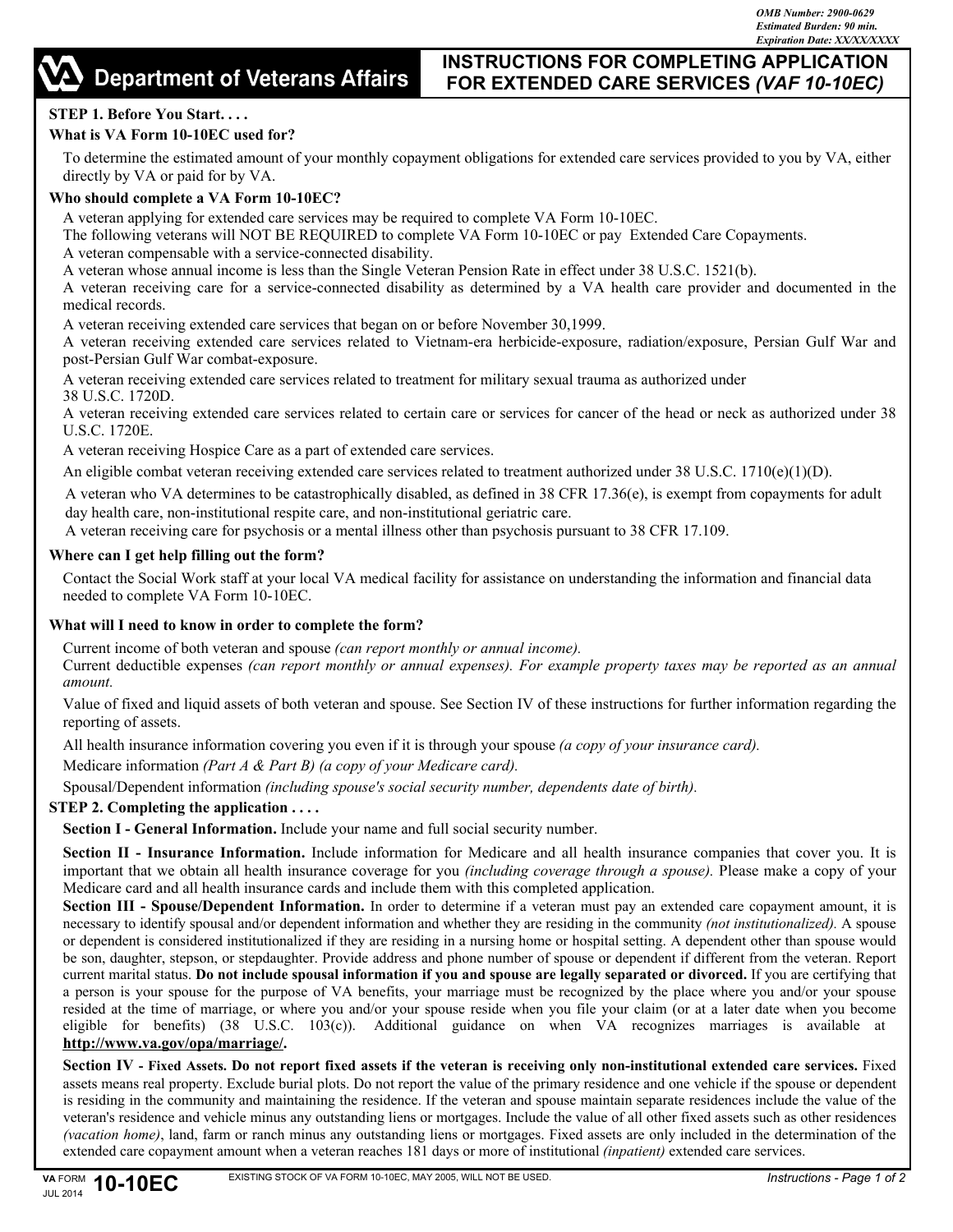#### **Section V - Liquid Assets. Do not report liquid assets if the veteran is receiving only non-institutional extended care services.**  Liquid assets include, but are not limited to, cash, interest, dividends, stocks, bonds, mutual funds, retirements accounts, stamp or coin collections, art work, and other collectibles.

Liquid assets are only included in the determination of the extended care copayment amount when a veteran reaches 181 days or more of institutional *(inpatient)* extended care services.

**Section VI - Current Gross Income of Veteran and Spouse.** Do not include income from dependents.

**Report** gross annual income from employment including information about your wages, bonuses, tips, severance pay and other ccrued benefits.

**Report** net income from farm, ranch, property or business.

**Report** other income amounts, including retirement and pension income, Social Security Retirement and Social Security

Disability income, Compensation benefits such a VA disability, unemployment, Workers and black lung, cash gifts, court mandated payments, inheritance amounts, tort settlement payments, interest and dividends, including tax exempt earnings and distributions from Individual Retirement Accounts (IRAs) or annuities.

**Section VII. Expenses.** Expenses means basic subsistence expenses. Expenses are NOT included in the determination of the extended care copyayment amount if the veteran is single and has been receiving inpatient extended care services for 181 days or more.

**Include** any educational expense incurred by the veteran, spouse or dependent.

**Include** any funeral or burial expenses for your spouse or dependent as well as any prepaid funeral or burial arrangements for yourself, spouse, or dependent.

**Include** rent or mortgage payment for primary residence only.

**Include** amount paid for utilities *(electricity, gas, water or phone)*. You can calculate the amount by using the average

monthly expenses during the past year for your utilities.

**Include** car payment for one vehicle only.

**Include** amount spent for food for veteran, spouse or dependent.

**Include** non-reimbursed medical expenses paid by you or your spouse. Include expenses for medical and dental care, medications, eyeglasses, Medicare, medical insurance premiums, medical copayments and other hospital or nursing home expense.

Include court ordered payments such as alimony or child support.

**Include** insurance premiums such as automobile and homeowners. Exclude life insurance premiums.

**Include** taxes paid on property and average monthly expense for taxes paid on income over the past 12 months.

#### **STEP 3. Submitting your application**

# **What do I do when I have finished my application?**

1. Read Section VIII, Consent for Assignment of Benefits, Section IX, Consent to Agreement to Make Copayments, and Section X, Privacy Act and Paperwork Reduction Act Information.

2. In Section VIII and Section IX, you or an individual to whom you have delegated your Power of Attorney must sign and date.

3. Attach any documentation such as copies of Medicare and other health insurance cards, and your Power of Attorney documents to your application.

4. Return the original form and supporting documentation to the Social Work staff at your local VA medical facility.

# **STEP 4. Finding out what my Extended Care Copayment Amount will be.**

Once the VA Form 10-10EC is completed, the Social Work staff at your local VA medical facility will counsel you, or an individual to whom you have delegated your Power of Attorney, on your estimated monthly copayment obligations for the requested extended care services.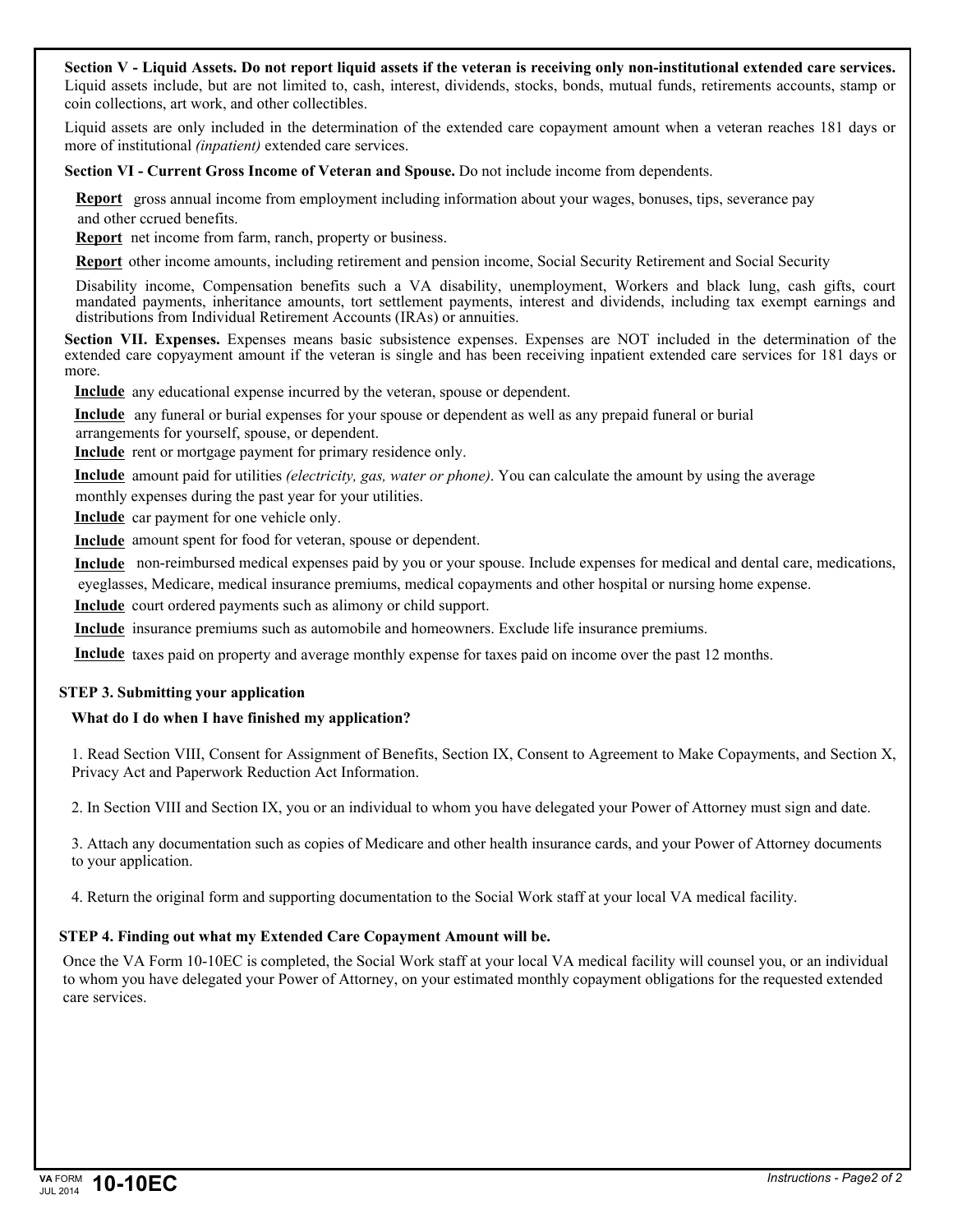# **Department of Veterans Affairs APPLICATION FOR EXTENDED CARE SERVICES** Federal law provides criminal penalties, including a fine and/or imprisonment, for any materially false, fictitious, or fraudulent statement or representation. (See 18 U.S.C. 287 and 1001)**SECTION I - GENERAL INFORMATION** 1. VETERAN'S NAME *(Last, First, MI)* 2. SOCIAL SECURITY NUMBER **SECTION II - INSURANCE INFORMATION ANSWER YES OR NO WHERE APPLICABLE** *(OTHERWISE PROVIDE THE REQUESTED INFORMATION)* 3. ARE YOU ELIGIBLE FOR MEDICAID? 3A. ARE YOU ENROLLED IN MEDICARE PART A *(Hospital Insurance)* 3B. EFFECTIVE DATE *(If "Yes")*  YES NO YES NO 4B. PHONE NUMBER OF INSURANCE COMPANY 4. NAME OF INSURANCE COMPANY 4A. ADDRESS OF INSURANCE COMPANY 4C. NAME OF POLICY HOLDER 4D. RELATIONSHIP OF POLICY HOLDER 4E. POLICY NUMBER 4F. GROUP NAME AND/OR NUMBER **SECTION III - SPOUSE/DEPENDENT INFORMATION** 5. CURRENT MARITAL STATUS *(Check one)*  5A. SPOUSE'S NAME *(Last, First, MI)*  MARRIED NEVER MARRIED LEGALLY SEPARATED WIDOWED DIVORCED 5B. SPOUSE RESIDING IN THE COMMUNITY? *(Provide address and phone number if different from veteran)*  5C. SPOUSE'S SOCIAL SECURITY NUMBER YES NO *(If "No", explain)*  6. DEPENDENT'S NAME (Last, First, MI) **68. DEPENDENT'S DATE OF BIRTH** 6B. DEPENDENT'S SOCIAL SECURITY 6A. DEPENDENT'S DATE OF BIRTH 6C. DEPENDENT RESIDING IN THE COMMUNITY? *(Provide address and phone number if different from veteran)*  YES NO *(If "No", explain)*  7. DEPENDENT'S NAME *(Last, First, MI)* 7B. DEPENDENT'S SOCIAL SECURITY 7A. DEPENDENT'S DATE OF BIRTH 7C. DEPENDENT RESIDING IN THE COMMUNITY? *(Provide address and phone number if different from veteran)*  YES NO *(If "No", explain)*  We need to collect information regarding income, assets and expenses for you and your spouse. If you do not wish to provide this information you must sign agreeing to make copayments and will be charged the maximum copayment amount for all services. See the top of page 2, read, sign and date.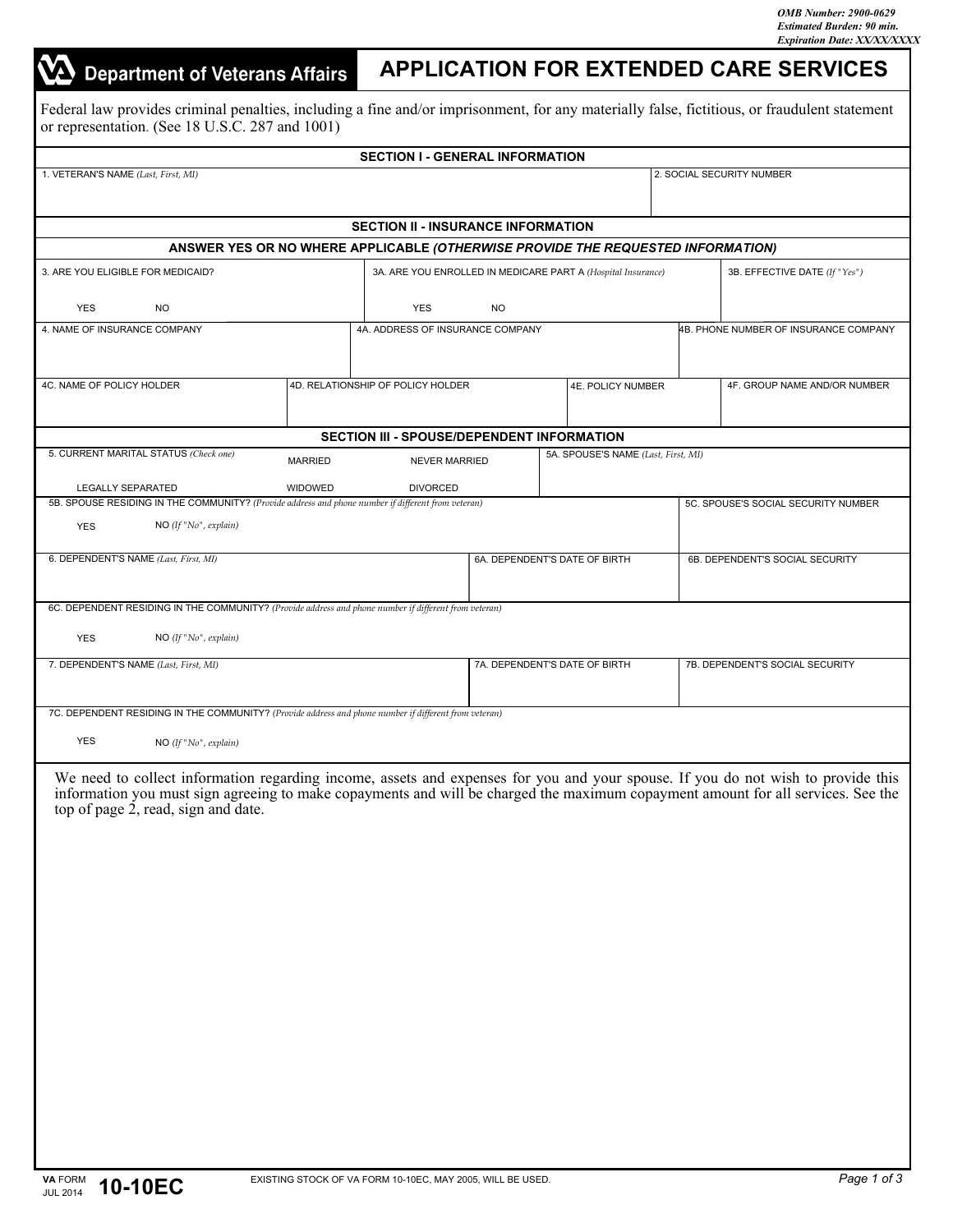## **APPLICATION FOR EXTENDED CARE SERVICES, Continued**

VETERAN'S NAME SOCIAL SECURITY NUMBER

| I do not wish to provide my detailed financial information. I understand that I will be assessed the maximum copayment amount for extended care |  |
|-------------------------------------------------------------------------------------------------------------------------------------------------|--|
| services and agree to pay the applicable VA copayment as required by law.                                                                       |  |

| SIGNATURE                                                                                                                                                                                                                                                                                                                                                                                               |                                                                                                                                                                                                                                                                                                                                                                         |                  | <b>DATE</b>    |                 |               |                  |  |
|---------------------------------------------------------------------------------------------------------------------------------------------------------------------------------------------------------------------------------------------------------------------------------------------------------------------------------------------------------------------------------------------------------|-------------------------------------------------------------------------------------------------------------------------------------------------------------------------------------------------------------------------------------------------------------------------------------------------------------------------------------------------------------------------|------------------|----------------|-----------------|---------------|------------------|--|
| SECTION IV - FIXED ASSETS (VETERAN AND SPOUSE)                                                                                                                                                                                                                                                                                                                                                          |                                                                                                                                                                                                                                                                                                                                                                         |                  | <b>VETERAN</b> |                 |               | <b>SPOUSE</b>    |  |
| the veteran's primary residence.)                                                                                                                                                                                                                                                                                                                                                                       | 1. Primary Residence (Market value minus mortgages or liens. Exclude if veteran receiving only non-institutional<br>$\mathbf S$<br>extended care services or spouse or dependent residing in the community). If the veteran and spouse maintain<br>separate residences, and the veteran is receiving institutional (inpatient) extended care services, include value of |                  |                |                 | \$            |                  |  |
| 2. Other Residences/Land/Farm or Ranch (Market value minus mortgages or liens. This would include a second<br>home, vacation home, rental property.)                                                                                                                                                                                                                                                    |                                                                                                                                                                                                                                                                                                                                                                         |                  |                |                 | \$            |                  |  |
| 3. Vehicle(s) (Value minus any outstanding lien. Exclude primary vehicle if veteran receiving only<br>non-institutional extended care services or spouse or dependent residing in community. If the veteran and spouse<br>maintain separate residences and vehicles, and the veteran is receiving institutional (inpatient) extended care<br>services, include value of the veteran's primary vehicle.) |                                                                                                                                                                                                                                                                                                                                                                         |                  |                |                 | <sup>\$</sup> |                  |  |
| SECTION V - LIQUID ASSETS (VETERAN AND SPOUSE)                                                                                                                                                                                                                                                                                                                                                          |                                                                                                                                                                                                                                                                                                                                                                         |                  |                |                 |               |                  |  |
| 1. Cash, Amount in Bank Accounts (e.g., checking and savings accounts, certificates of deposit, individual<br>retirement accounts, stocks and bonds).                                                                                                                                                                                                                                                   |                                                                                                                                                                                                                                                                                                                                                                         |                  |                | \$              |               | \$               |  |
| 2. Value of Other Liquid Assets (e.g., art, rare coins, stamp collections, collectibles) Minus the amount you owe<br>on these items. Exclude household effects, clothing, jewelry, and personal items if veteran receiving only<br>non-institutional extended care services or spouse or dependent residing in the community.                                                                           |                                                                                                                                                                                                                                                                                                                                                                         |                  |                |                 | \$            |                  |  |
| SUM OF ALL LINES FIXED AND LIQUID ASSETS                                                                                                                                                                                                                                                                                                                                                                | <b>TOTAL ASSETS</b>                                                                                                                                                                                                                                                                                                                                                     |                  | \$             |                 | \$            |                  |  |
| <b>SECTION VI - CURRENT GROSS INCOME OF VETERAN AND SPOUSE</b>                                                                                                                                                                                                                                                                                                                                          |                                                                                                                                                                                                                                                                                                                                                                         |                  |                |                 |               |                  |  |
| <b>CATEGORY</b>                                                                                                                                                                                                                                                                                                                                                                                         |                                                                                                                                                                                                                                                                                                                                                                         | <b>VETERAN</b>   |                |                 |               | <b>SPOUSE</b>    |  |
|                                                                                                                                                                                                                                                                                                                                                                                                         | <b>HOW MUCH</b>                                                                                                                                                                                                                                                                                                                                                         | <b>HOW OFTEN</b> |                | <b>HOW MUCH</b> |               | <b>HOW OFTEN</b> |  |
| 1. Gross annual income from employment (e.g., wages, bonuses, tips, severances<br>pay, accrued benefits)                                                                                                                                                                                                                                                                                                | $\overline{\mathbb{S}}$                                                                                                                                                                                                                                                                                                                                                 |                  |                | \$              |               |                  |  |
| 2. Net income from your farm/ranch, property or business.                                                                                                                                                                                                                                                                                                                                               | \$                                                                                                                                                                                                                                                                                                                                                                      |                  |                |                 | \$            |                  |  |
| 3. List other income amounts (e.g., social security, Retirement and pension,<br>interest, dividends) Refer to instructions.                                                                                                                                                                                                                                                                             | \$                                                                                                                                                                                                                                                                                                                                                                      |                  |                | \$              |               |                  |  |
| <b>SECTION VII - DEDUCTIBLE EXPENSES</b>                                                                                                                                                                                                                                                                                                                                                                |                                                                                                                                                                                                                                                                                                                                                                         |                  |                |                 |               |                  |  |
| <b>ITEMS</b>                                                                                                                                                                                                                                                                                                                                                                                            |                                                                                                                                                                                                                                                                                                                                                                         |                  |                |                 |               | <b>AMOUNT</b>    |  |
| 1. Educational expenses of veteran, spouse or dependent (e.g., tuition, books, fees, material, etc.)                                                                                                                                                                                                                                                                                                    |                                                                                                                                                                                                                                                                                                                                                                         |                  |                |                 | \$            |                  |  |
| 2. Funeral and Burial (spouse or child, amount you paid for funeral and burial expenses, including prepaid<br><i>arrangements</i> )                                                                                                                                                                                                                                                                     |                                                                                                                                                                                                                                                                                                                                                                         |                  |                |                 | \$            |                  |  |
| 3. Rent/Mortgage (monthly amount or annual amount)                                                                                                                                                                                                                                                                                                                                                      |                                                                                                                                                                                                                                                                                                                                                                         |                  |                |                 | \$            |                  |  |
| 4. Utilities (calculate by average monthly amounts over the past 12 months)                                                                                                                                                                                                                                                                                                                             |                                                                                                                                                                                                                                                                                                                                                                         |                  |                |                 | \$            |                  |  |
| 5. Car Payment for one vehicle only (exclude gas, automobile insurance, parking fees, repairs)                                                                                                                                                                                                                                                                                                          |                                                                                                                                                                                                                                                                                                                                                                         |                  |                |                 | \$            |                  |  |
| 6. Food (for veteran, spouse and dependent)                                                                                                                                                                                                                                                                                                                                                             |                                                                                                                                                                                                                                                                                                                                                                         |                  |                |                 | \$            |                  |  |
| 7. Non-reimbursed medical expenses paid by you or spouse (e.g., copayments for physicians,<br>dentists, medications, Medicare, health insurance, hospital and nursing home expenses)                                                                                                                                                                                                                    |                                                                                                                                                                                                                                                                                                                                                                         |                  |                |                 | \$            |                  |  |
| 8. Court-ordered payments (e.g., alimony, child support)                                                                                                                                                                                                                                                                                                                                                |                                                                                                                                                                                                                                                                                                                                                                         |                  |                |                 | \$            |                  |  |
| 9. Insurance (e.g., automobile insurance, homeowners insurance) Exclude Life Insurance                                                                                                                                                                                                                                                                                                                  |                                                                                                                                                                                                                                                                                                                                                                         |                  |                |                 | \$            |                  |  |
| 10. Taxes (e.g., personal property for home, automobile) Include average monthly expense for taxes paid on<br>income over the past 12 months.                                                                                                                                                                                                                                                           |                                                                                                                                                                                                                                                                                                                                                                         |                  |                |                 | \$            |                  |  |
|                                                                                                                                                                                                                                                                                                                                                                                                         |                                                                                                                                                                                                                                                                                                                                                                         |                  | <b>TOTALS</b>  |                 | $\mathbb{S}$  |                  |  |